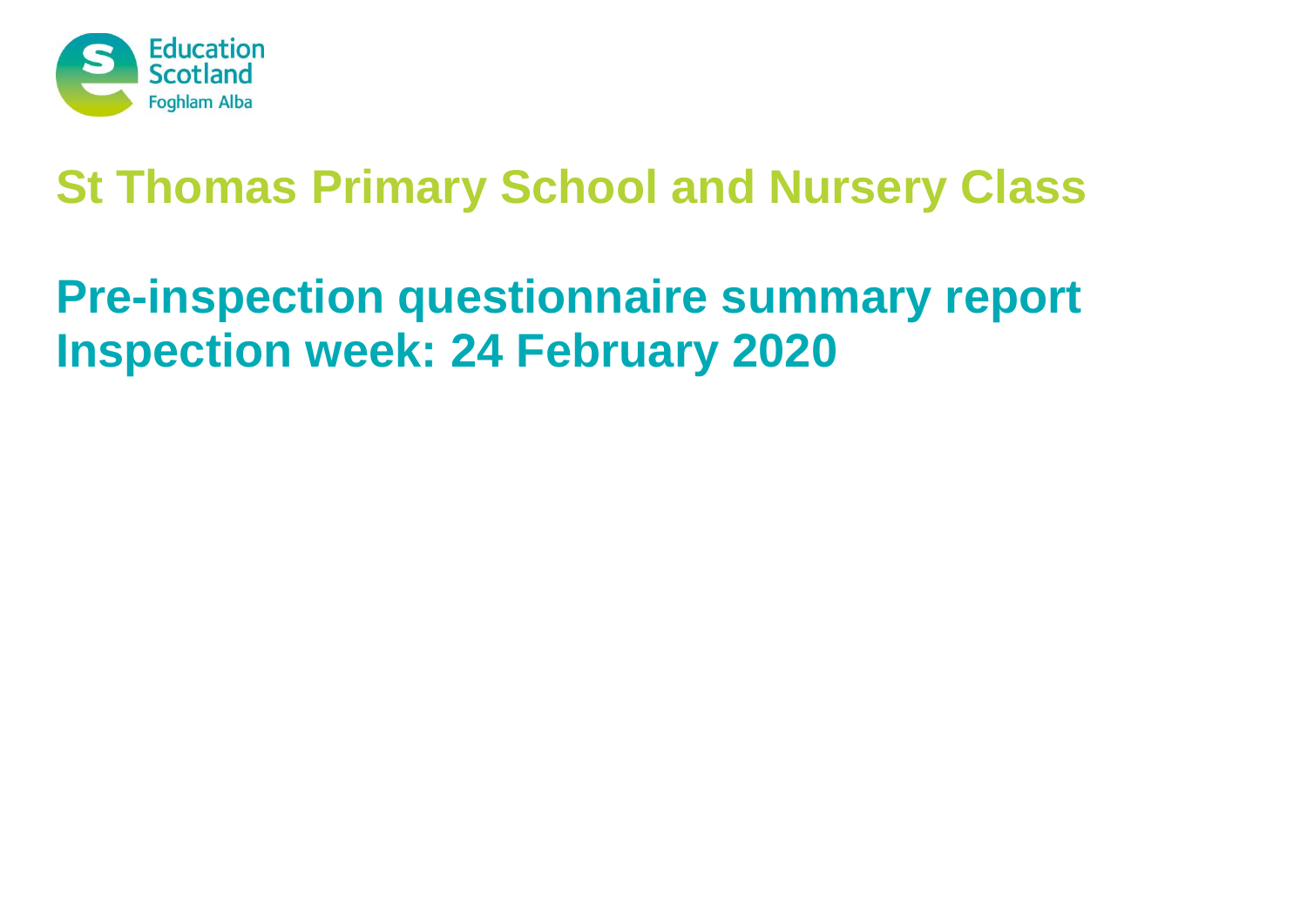## **St Thomas Primary School and Nursery Class SEED no: 5207622 Questionnaire for children in primary stages (01)**

#### **01 Your experience by percentage (sharing)**

| Q   | <b>Question</b>                                                                                                      | <b>Response</b> | Agree | <b>Disagree</b> | Don't  | Didn't   |
|-----|----------------------------------------------------------------------------------------------------------------------|-----------------|-------|-----------------|--------|----------|
| No. |                                                                                                                      | Count           | $\%$  | ℅               | know % | answer % |
| 4   | I feel safe when I am at school.                                                                                     | 27              | 70.37 | 0.00            | 29.63  | 0.00     |
| 5   | My school helps me to feel safe.                                                                                     | 27              | 66.67 | 0.00            | 29.63  | 3.7      |
| 6   | I have someone in my school I can speak to if I am upset or worried about<br>something.                              | 27              | 74.07 | 0.00            | 25.93  | 0.00     |
|     | Staff treat me fairly and with respect.                                                                              | 27              | 77.78 | 3.7             | 18.52  | 0.00     |
| 8   | Other children treat me fairly and with respect.                                                                     | 27              | 51.85 | 7.41            | 40.74  | 0.00     |
| 9   | My school helps me to understand and respect other people.                                                           | 27              | 81.48 | 0.00            | 18.52  | 0.00     |
| 10  | My school is helping me to become confident.                                                                         | 27              | 81.48 | 3.7             | 14.81  | 0.00     |
| 11  | My school teaches me how to lead a healthy lifestyle.                                                                | 27              | 92.59 | 0.00            | 7.41   | 0.00     |
| 12  | There are lots of chances at my school for me to get regular exercise.                                               | 27              | 88.89 | 0.00            | 11.11  | 0.00     |
| 13  | My school offers me the opportunity to take part in activities in school beyond the<br>classroom and timetabled day. | 27              | 77.78 | 0.00            | 22.22  | 0.00     |
| 14  | I have the opportunity to discuss my achievements outwith school with an adult in<br>school who knows me well.       | 27              | 81.48 | 7.41            | 11.11  | 0.00     |
| 15  | My school listens to my views.                                                                                       | 27              | 92.59 | 0.00            | 7.41   | 0.00     |
| 16  | My school takes my views into account.                                                                               | 27              | 77.78 | 0.00            | 22.22  | 0.00     |
| 17  | I feel comfortable approaching staff with questions or suggestions.                                                  | 27              | 77.78 | 11.11           | 11.11  | 0.00     |
| 18  | Staff help me to understand how I am progressing in my school work.                                                  | 27              | 81.48 | 0.00            | 18.52  | 0.00     |
| 19  | My homework helps me to understand and improve my work in school.                                                    | 27              | 62.96 | 22.22           | 14.81  | 0.00     |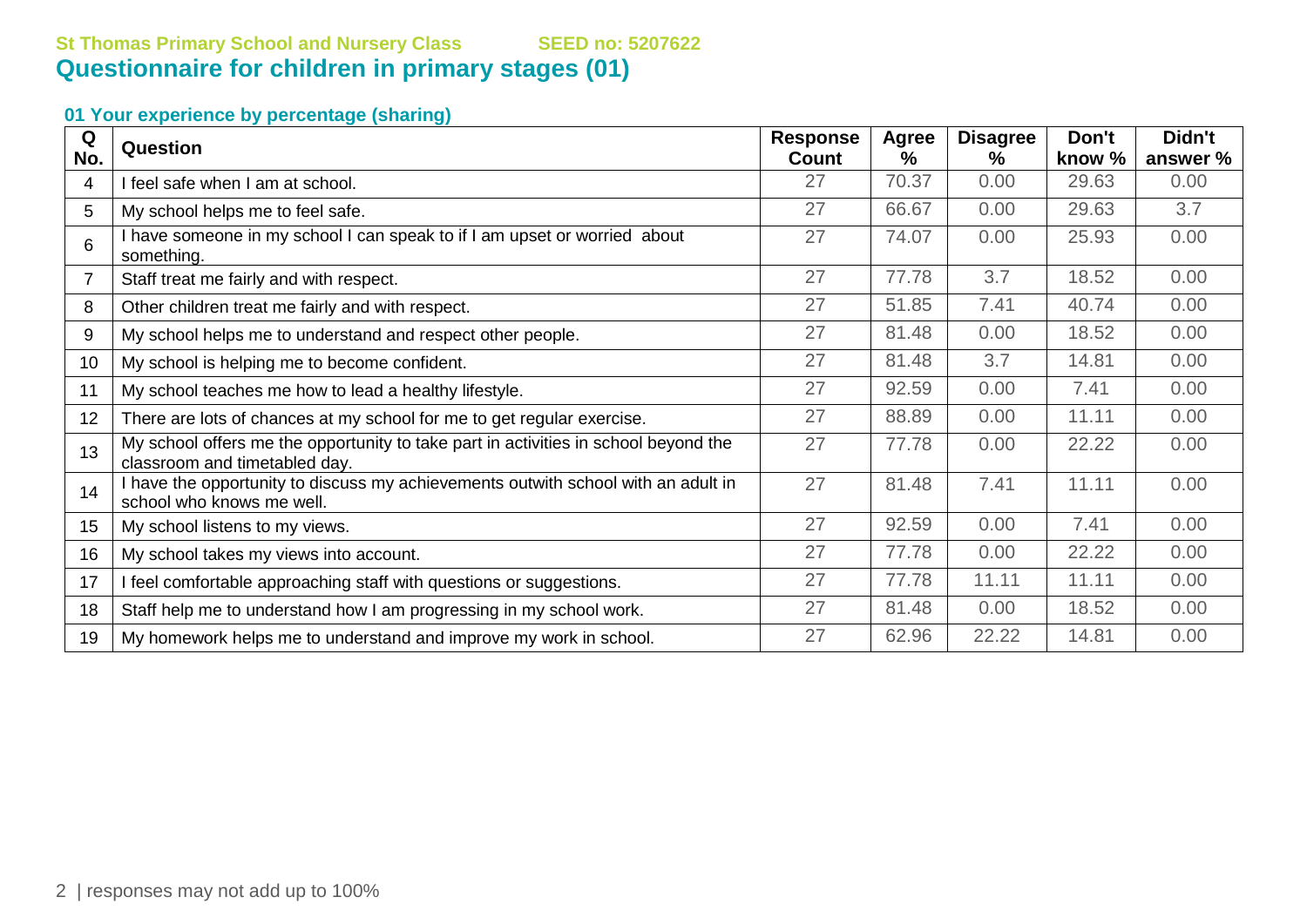01 Your Experience by Percentage Chart (Sharing) T  $\mathbf{z}^{\mathbf{z}}$ ŧ  $\overline{4}$ Agree % 6 Disagree % Don't know % 8  $\bullet$ Didn't answer %  $10$ Q No. 12  $14$ 16 18 20 40 60 80 100  $\mathbf 0$ 

**St Thomas Primary School and Nursery Class SEED no: 5207622 01 Your experience by percentage chart (sharing)**

3 | responses may not add up to 100%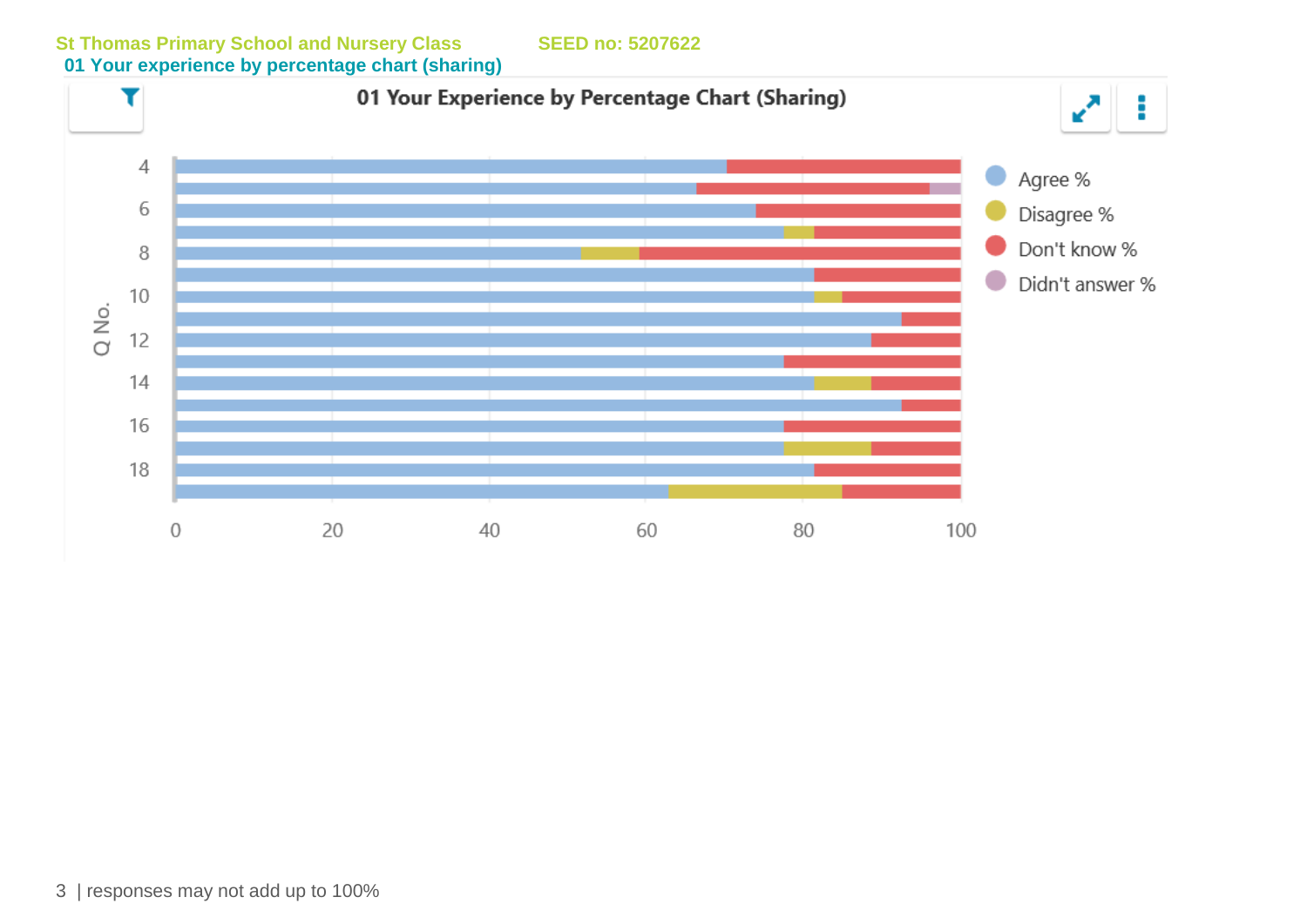**St Thomas Primary School and Nursery Class SEED no: 5207622**

#### **01 Your experience by percentage 2 (sharing)**

| Q<br>No. | <b>Question</b>                                                    | <b>Response</b><br><b>Count</b> | All of the<br>time % | Some of the<br>time % | Not very<br>often % | Don't<br>know % | Didn't<br>answer % |
|----------|--------------------------------------------------------------------|---------------------------------|----------------------|-----------------------|---------------------|-----------------|--------------------|
| 20       | Other children behave well.                                        | 27                              | 7.41                 | 77.78                 | 7.41                | 7.41            | 0.00               |
| 21       | My teachers ask me about what things I want to<br>learn in school. | 27                              | 25.93                | 59.26                 | 14.81               | 0.00            | 0.00               |
| 22       | enjoy learning at school.                                          | 27                              | 37.04                | 37.04                 | 18.52               | 7.41            | 0.00               |
| 23       | feel that my work in school is hard enough.                        | 27                              | 29.63                | 55.56                 | 14.81               | 0.00            | 0.00               |
| 24       | know who to ask to get help if I find my work<br>too hard.         | 27                              | 62.96                | 29.63                 | 3.7                 | 3.7             | 0.00               |
| 25       | am encouraged by staff to do the best I can.                       | 27                              | 48.15                | 44.44                 | 3.7                 | 3.7             | 0.00               |
| 26       | am happy with the quality of teaching in my<br>school.             | 27                              | 70.37                | 25.93                 | 0.00                | 0.00            | 3.7                |

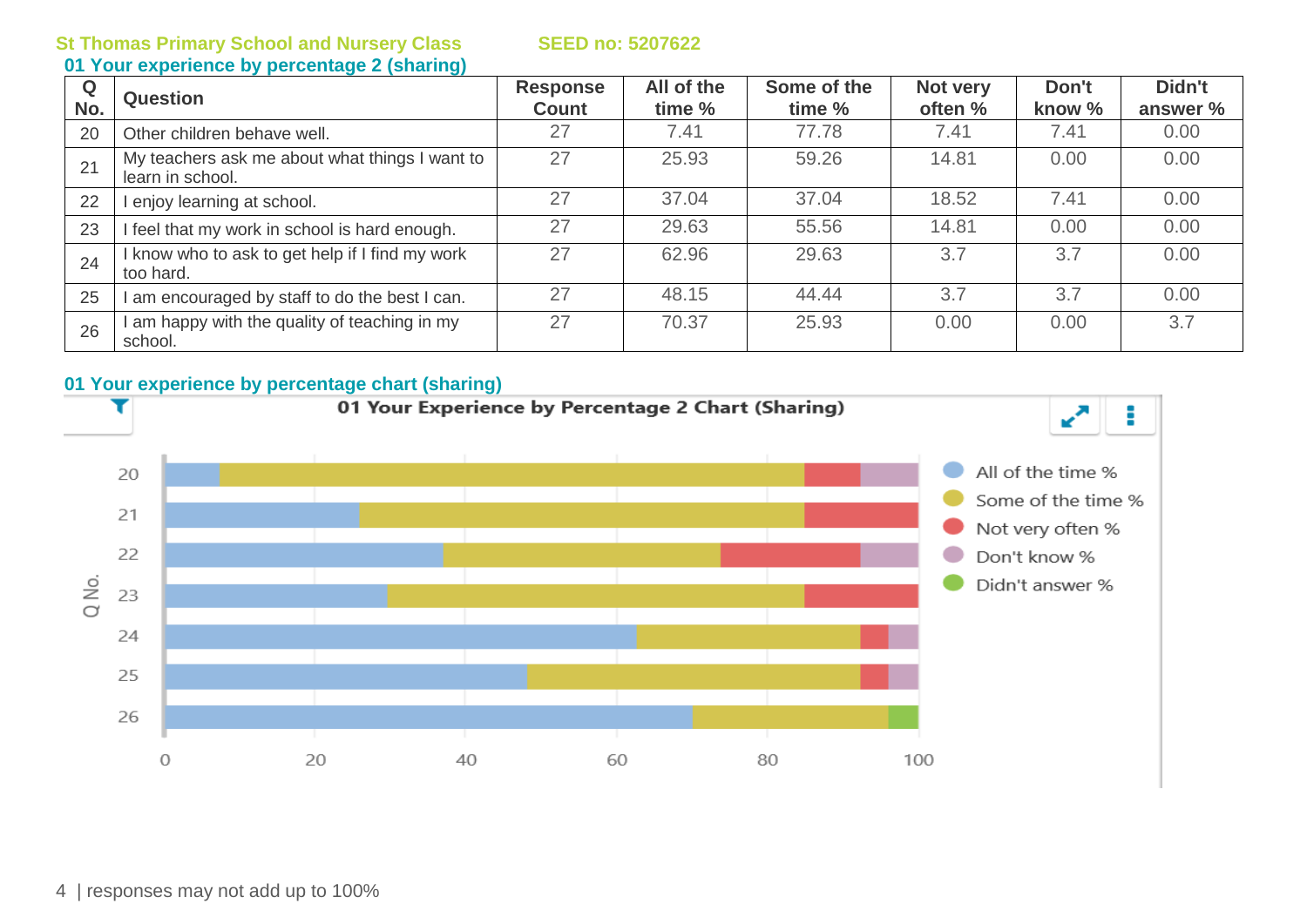#### **St Thomas Primary School and Nursery Class SEED no: 5207622**

**01 Your experience by percentage (sharing) bullying**

| No.          | <b>Question</b>                         | <b>Response</b><br>Count | Agree<br>$\%$      | <b>Disagree</b><br>$\%$ | Never<br>experienced % | Didn't<br>answer % |
|--------------|-----------------------------------------|--------------------------|--------------------|-------------------------|------------------------|--------------------|
| $\sim$<br>∠⊣ | My school deals well with any bullying. | ∩¬<br>∠                  | $\circ$<br>48<br>ັ | -<br>▵                  | .                      | u.uu               |

#### **01 Your experience by percentage chart (sharing) bullying**

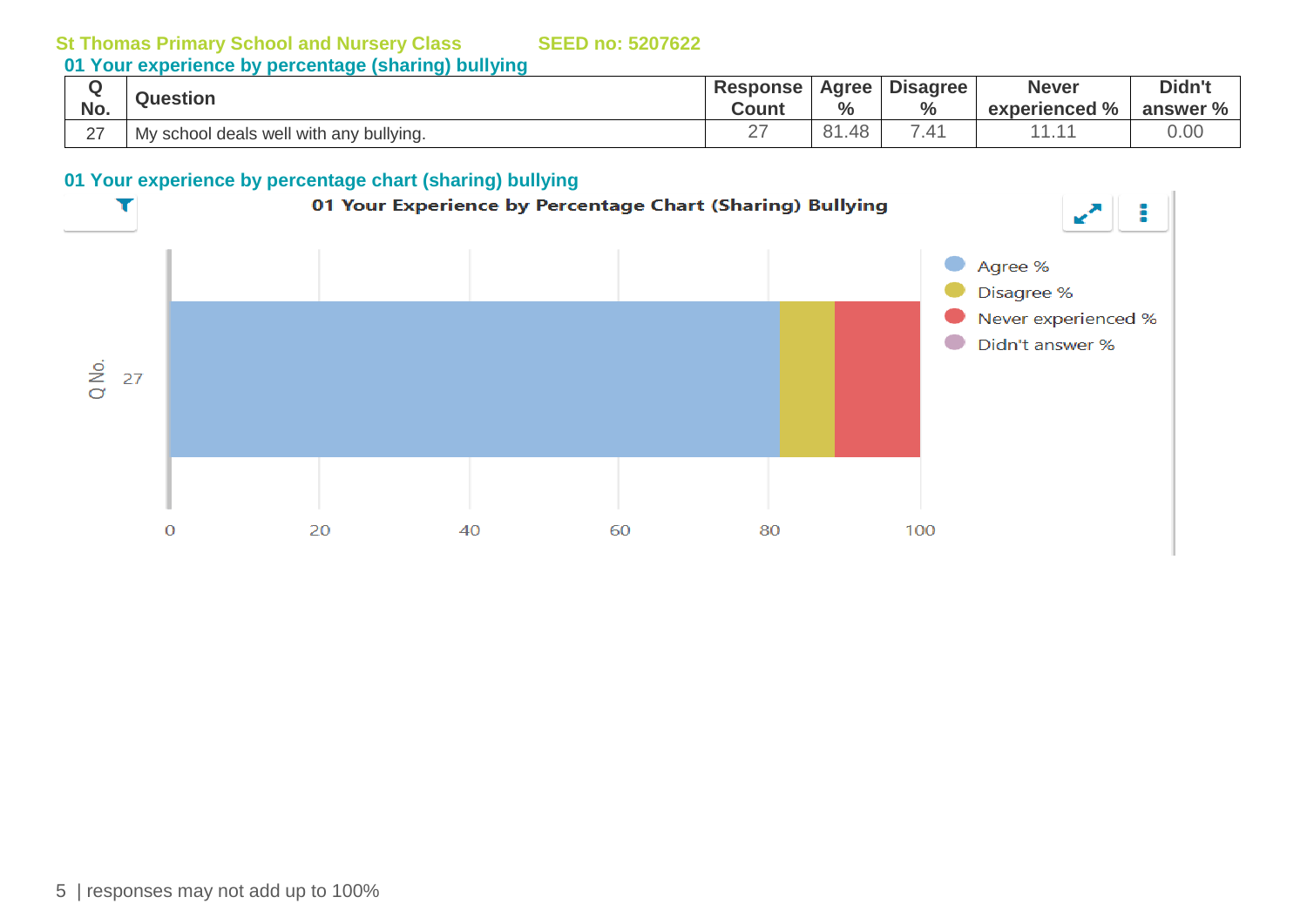### **St Thomas Primary School and Nursery Class SEED no: 5207622 Questionnaire for parents/carers of children in primary stages (04)**

### **04 Your experience by percentage (sharing)**

| Q<br>No.       | Question                                                                                                                                       | <b>Response</b><br><b>Count</b> | <b>Strongly</b><br>agree % | Agree<br>% | <b>Disagree</b><br>% | <b>Strongly</b><br>disagree<br>% | Don't<br>know<br>$\frac{9}{6}$ | Didn't<br>answer<br>% |
|----------------|------------------------------------------------------------------------------------------------------------------------------------------------|---------------------------------|----------------------------|------------|----------------------|----------------------------------|--------------------------------|-----------------------|
| 4              | My child likes being at this school.                                                                                                           | 16                              | 50                         | 43.75      | 0.00                 | 0.00                             | 6.25                           | 0.00                  |
| 5              | Staff treat my child fairly and with respect.                                                                                                  | 16                              | 43.75                      | 50         | 0.00                 | 0.00                             | 6.25                           | 0.00                  |
| 6              | I feel that my child is safe at the school.                                                                                                    | 16                              | 43.75                      | 50         | 0.00                 | 0.00                             | 6.25                           | 0.00                  |
| $\overline{7}$ | The school helps my child to feel confident.                                                                                                   | 16                              | 37.5                       | 50         | 12.5                 | 0.00                             | 0.00                           | 0.00                  |
| 8              | I feel staff really know my child as an individual.                                                                                            | 16                              | 50                         | 37.5       | 6.25                 | 0.00                             | 6.25                           | 0.00                  |
| 9              | My child finds their learning activities hard enough.                                                                                          | 16                              | 18.75                      | 50         | 12.5                 | 6.25                             | 12.5                           | 0.00                  |
| 10             | My child receives the help he/she needs to do well.                                                                                            | 16                              | 37.5                       | 50         | 6.25                 | 0.00                             | 6.25                           | 0.00                  |
| 11             | My child is encouraged by the school to be healthy and take<br>regular exercise.                                                               | 16                              | 50                         | 43.75      | 0.00                 | 0.00                             | 6.25                           | 0.00                  |
| 12             | The school supports my child's emotional wellbeing.                                                                                            | 16                              | 50                         | 37.5       | 0.00                 | 0.00                             | 12.5                           | 0.00                  |
| 13             | My child is making good progress at the school.                                                                                                | 16                              | 50                         | 37.5       | 12.5                 | 0.00                             | 0.00                           | 0.00                  |
| 14             | I receive helpful, regular feedback about how my child is<br>learning and developing e.g. informal feedback, reports and<br>learning profiles. | 16                              | 37.5                       | 37.5       | 25                   | 0.00                             | 0.00                           | 0.00                  |
| 15             | The information I receive about how my child is doing reaches<br>me at the right time.                                                         | 16                              | 25                         | 56.25      | 18.75                | 0.00                             | 0.00                           | 0.00                  |
| 16             | I understand how my child's progress is assessed.                                                                                              | 16                              | 37.5                       | 50         | 6.25                 | 6.25                             | 0.00                           | 0.00                  |
| 17             | The school gives me advice on how to support my child's<br>learning at home.                                                                   | 16                              | 31.25                      | 37.5       | 12.5                 | 6.25                             | 12.5                           | 0.00                  |
| 18             | The school organises activities where my child and I can learn<br>together.                                                                    | 16                              | 12.5                       | 43.75      | 25                   | 0.00                             | 12.5                           | 6.25                  |
| 19             | The school takes my views into account when making changes.                                                                                    | 16                              | 37.5                       | 50         | 0.00                 | 0.00                             | 12.5                           | 0.00                  |
| 20             | I feel comfortable approaching the school with questions,<br>suggestions and/or a problem.                                                     | 16                              | 56.25                      | 31.25      | 0.00                 | 0.00                             | 6.25                           | 6.25                  |
| 21             | I feel encouraged to be involved in the work of the Parent<br>Council and/or parent association.                                               | 16                              | 37.5                       | 37.5       | 0.00                 | 18.75                            | 6.25                           | 0.00                  |
| 22             | I am kept informed about the work of the Parent Council and/or<br>parent association.                                                          | 16                              | 37.5                       | 43.75      | 0.00                 | 18.75                            | 0.00                           | 0.00                  |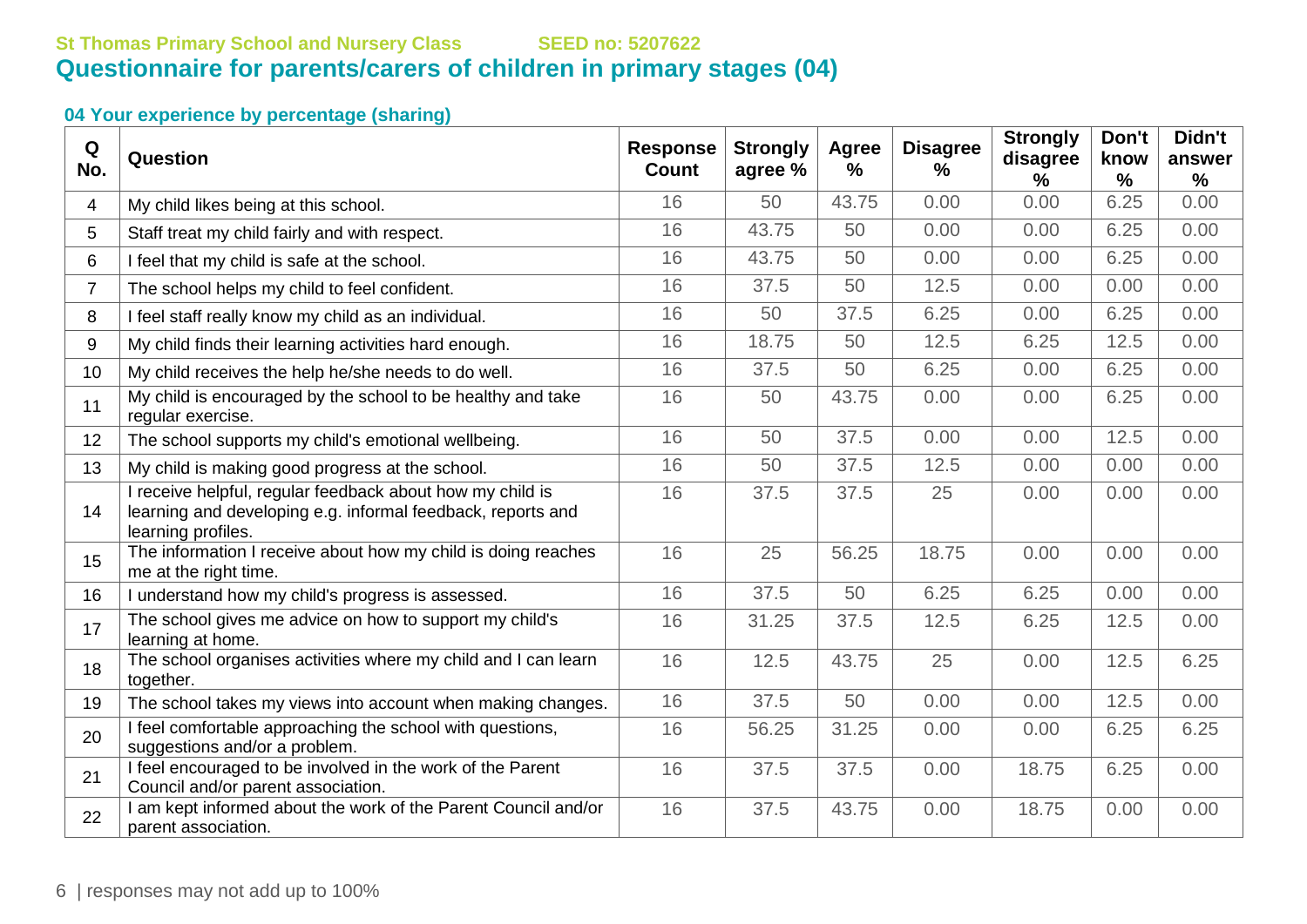**St Thomas Primary School and Nursery Class SEED no: 5207622**

| Q<br>No. | <b>Question (cont.)</b>                                      | Response<br><b>Count</b> | <b>Strongly</b><br>agree % | Agree<br>$\%$ | <b>Disagree</b><br>$\frac{0}{0}$ | <b>Strongly</b><br>disagree<br>% | Don't<br>know<br>% | Didn't<br>answer<br>% |
|----------|--------------------------------------------------------------|--------------------------|----------------------------|---------------|----------------------------------|----------------------------------|--------------------|-----------------------|
| 23       | I am satisfied with the quality of teaching in the school.   | 16                       | 37.5                       | 50            | 6.25                             | 0.00                             | 6.25               | 0.00                  |
| 24       | The school is well led and managed.                          | 16                       | 56.25                      | 31.25         | 12.5                             | 0.00                             | 0.00               | 0.00                  |
| 25       | The school encourages children to treat others with respect. | 16                       | 43.75                      | 43.75         | 6.25                             | 0.00                             | 6.25               | 0.00                  |
| 26       | would recommend the school to other parents.                 | 16                       | 43.75                      | 50            | 0.00                             | 0.00                             | 6.25               | 0.00                  |
| 27       | Overall, I am satisfied with the school.                     | 16                       | 50                         | 43.75         | 0.00                             | 0.00                             | 6.25               | 0.00                  |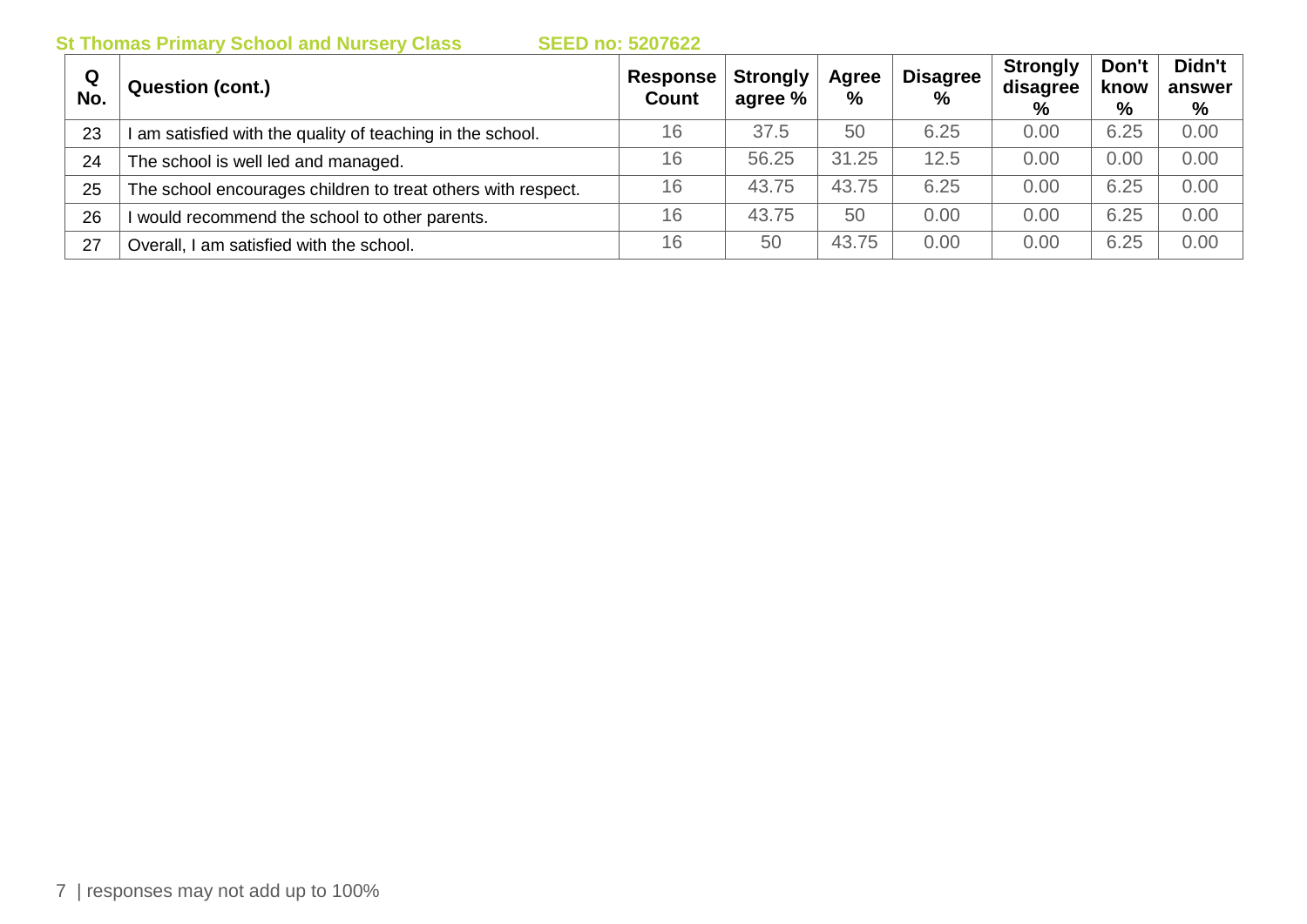

8 | responses may not add up to 100%